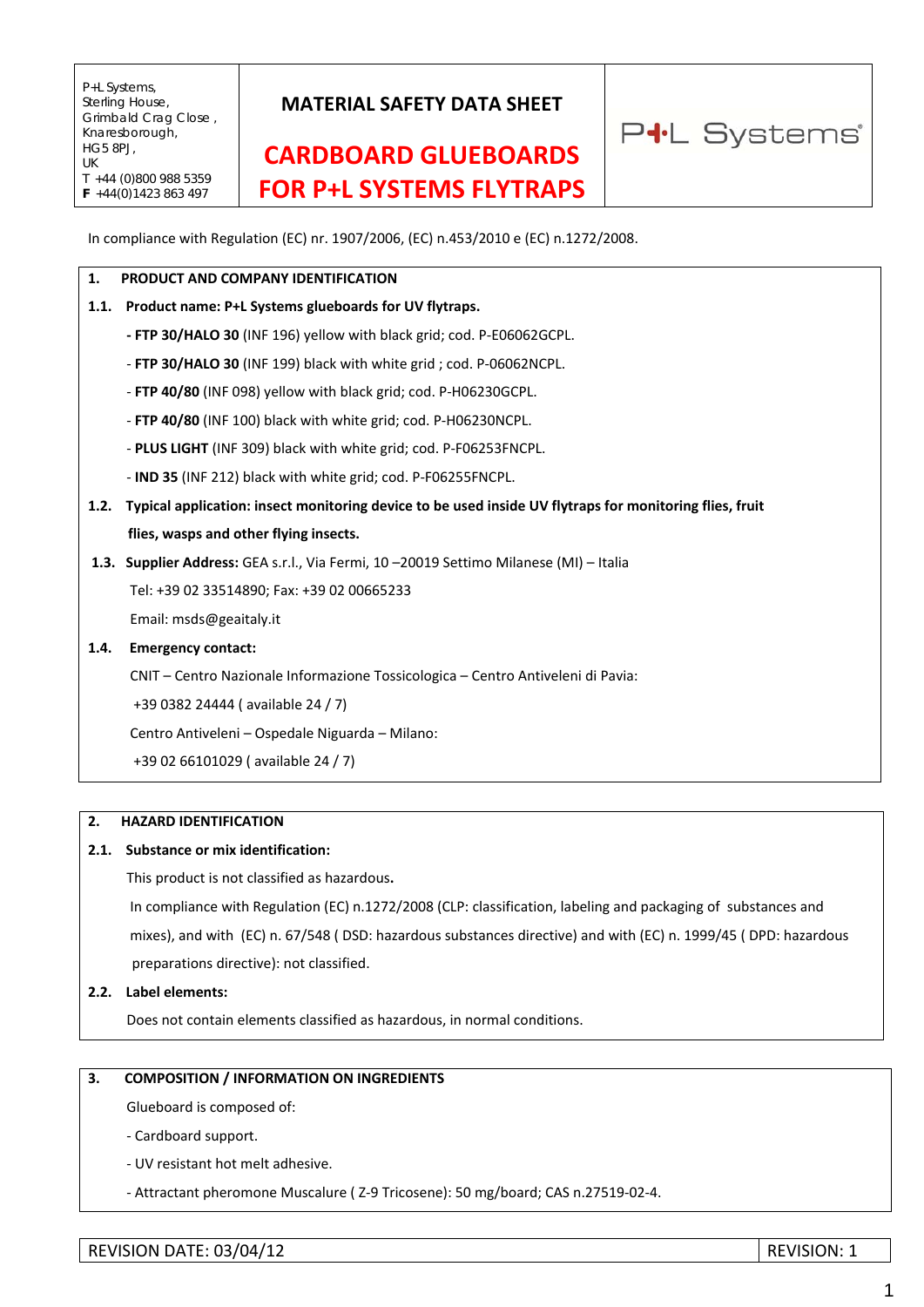## **MATERIAL SAFETY DATA SHEET**

## **CARDBOARD GLUEBOARDS FOR P+L SYSTEMS FLYTRAPS**

‐ silicon release paper.

#### **Materials used for packaging are:**

Packs are in polypropylene thermoretractable film.

Outercase is a carton.

#### **4. FIRST AID MEASURES**

#### **4.1 Description of first aid measures:**

 **Inhalation:** not applicable

 **Skin contact:** wash with soap or with liquid paraffin

 **Eye contact:** wash with soap or with liquid paraffin

 **Ingestion:** Consult a doctor

- **4.2. Main symptoms and effects, both acute and delayed:** No data available.
- **4.3. Indications on the necessity of consulting a doctor immediately or requiring special treatments:** no data available.

#### **5. FIRE FIGHTING MEASURES**

**5.1. Extinguishing media:**

 **Suitable extinguishing media:** water, foam, dry powder, CO2.

 **Not suitable media:** none.

- **5.2. Particular hazards coming from substance or mix:** do not inhale combustion products**.**
- **5.4. Recommendations for fire fighters:**

Wear safety equipment and use adequate breathing equipment depending on environmental conditions.

#### **6. ACCIDENTAL RELEASE MEASURES**

- **6.1. Personal precautions, safety equipment and procedures in case of an emergency:** none required.
- **6.2. Precautions to protect environment:** do not non disperse in the environment. No known ecological damage caused by these traps.
- **6.3. Materials and methods for containment and environmental remediation:** remove traps for reuse or disposal. Clean glued surfaces with liquid paraffin and rinse thoroughly with cold water and detergent.
- **6.4 References and other sections:** see section 8 and 13.

#### **7. HANDLING AND STORAGE**

**7.1. Precautions for safe handling:** avoid contact with adhesive surface

REVISION DATE: 03/04/12 REVISION: 1

P<sup>+</sup>L Systems®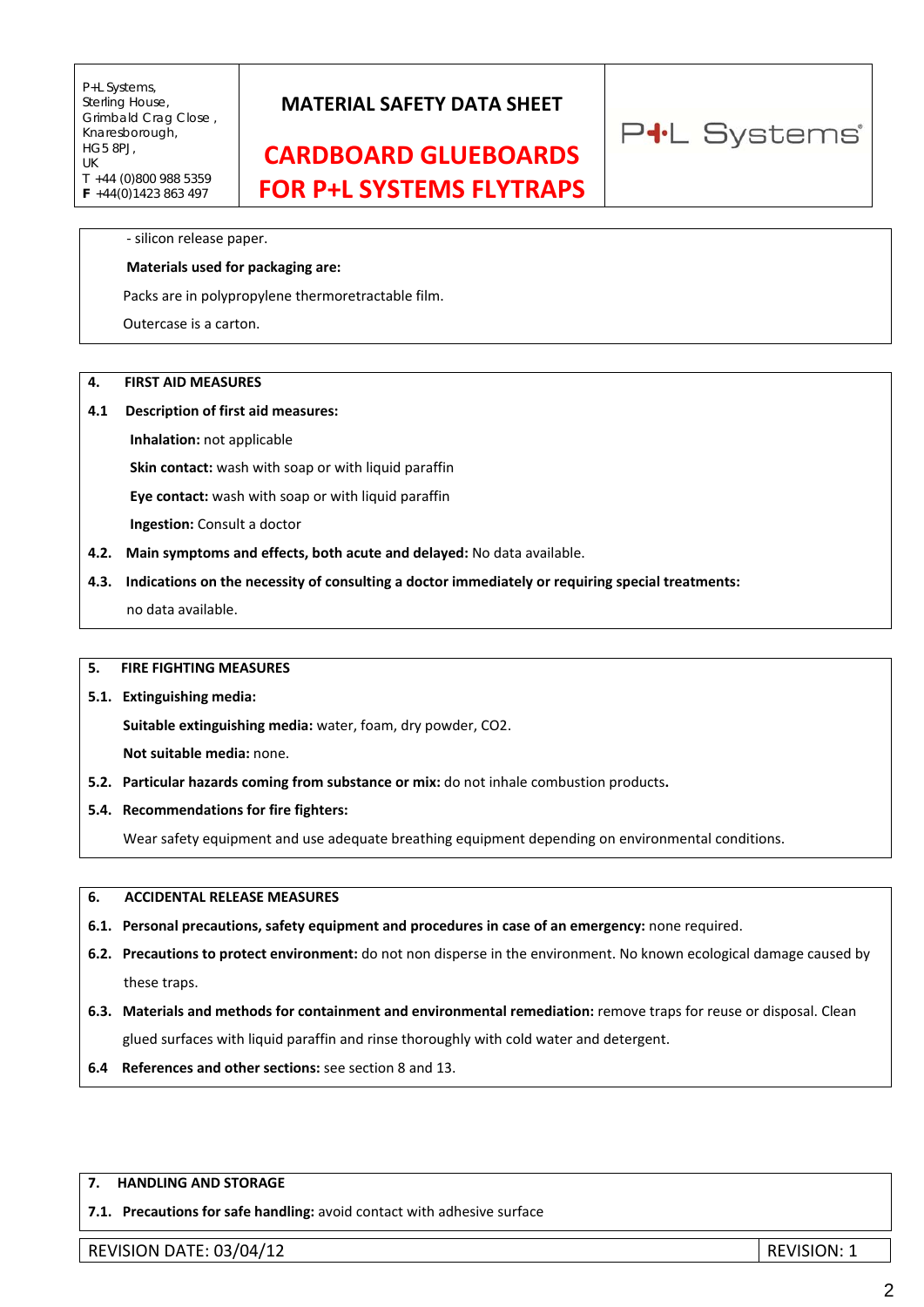## **MATERIAL SAFETY DATA SHEET**

# **CARDBOARD GLUEBOARDS FOR P+L SYSTEMS FLYTRAPS**



#### **7.2. Conditions for safe stocking and eventual incompatibilities:**

 **Stocking:** stock traps in their original outer cartons.

Keep product away from damp, heat, sparks and flames.

Keep product away from reach of children.

Observe general rules of good cleaning practices.

Traps can be stocked for 2 years from the date of production, if stocked correctly.

#### **8. EXPOSURE CONTROLS / PERSONAL PROTECTION**

#### **8.1. Control parameters for personal protection:**

 **Respiratory protection:** not required.

 **Hand protection:** not required.

 **Eyes protection:** not required.

 **Skin protection:** not required.

**8.2. Exposure limits for professional reasons:** none.

#### **9. PHYSICAL AND CHEMICAL PROPERTIES**

#### **9.1 Information on basic physical and chemical properties:**

 **Appearance:** solid.

 **Color:** cardboard support with yellow background and black grid or black background with white grid. The word

"GLUPAC" is printed on the grid; transparent adhesive and pheromone; brown release paper with "GLUPAC" print black.

 **Odor:** typical of pheromone.

#### **Odor threshold :** no data available.

**pH:** not applicable.

 **Fusion point (°C):** not applicable.

**Starting boiling point – boiling range**: not applicable.

 **Boiling point (°C):** not applicable.

**Flammability point (°C):** not applicable.

 **Evaporation rate:** no data available.

 **Flammability:** no data available.

**Explosion limits (lower – upper):** not explosive.

 **Explosiveness limit :** not explosive.

 **Vapour pressure (at 20°C):** no data available.

 **Relative density:** no data available.

 **Density**: no data available.

 **Solubility (qualitative):** no data available.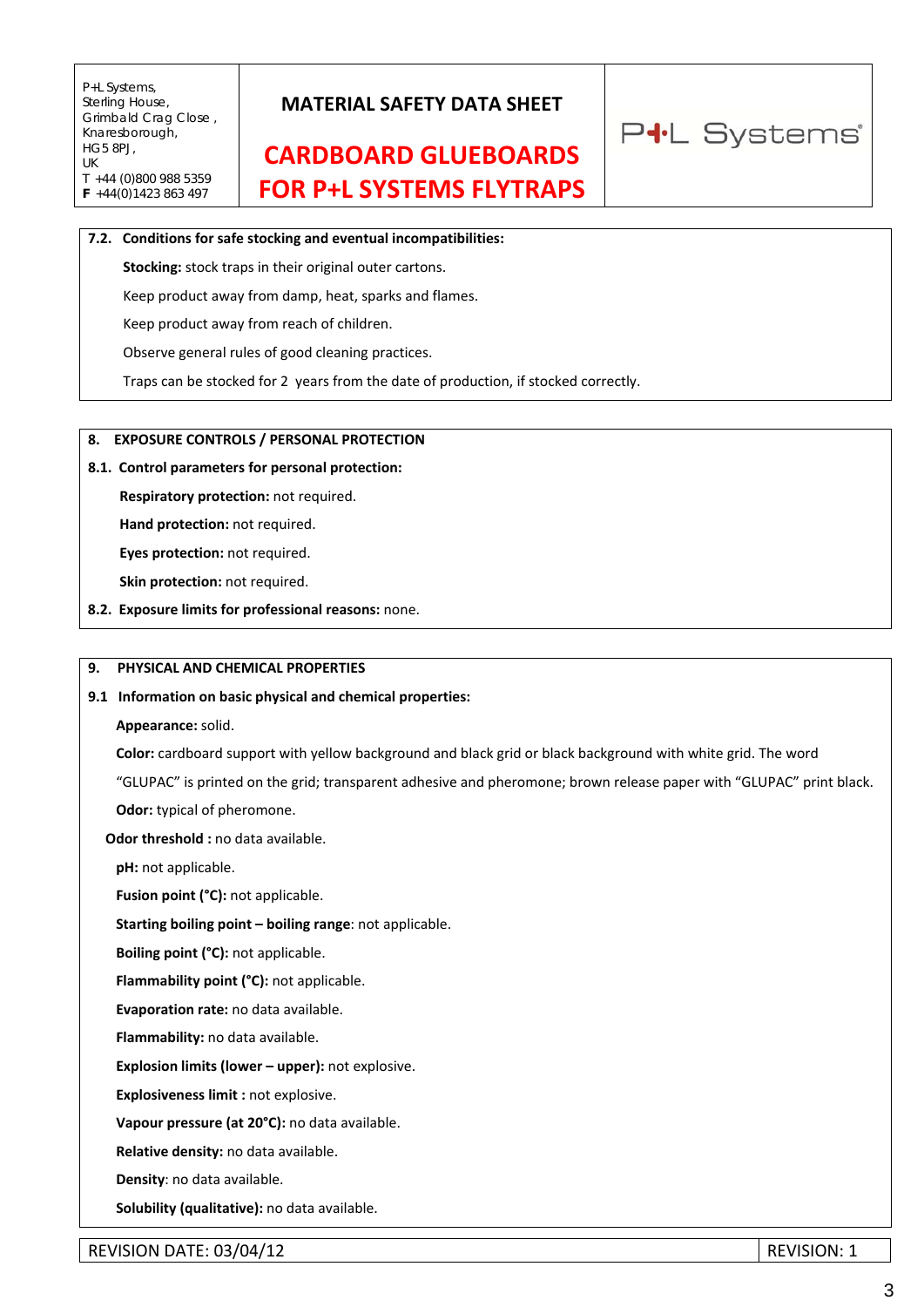## **MATERIAL SAFETY DATA SHEET**

# **CARDBOARD GLUEBOARDS FOR P+L SYSTEMS FLYTRAPS**

P<sup>+</sup>L Systems®

#### **Solubility in water:** no data available.

**Partition coefficient in n‐octanol – water:** no data available.

**Auto‐ignition temperature (°C):** no data available.

 **Decomposition temperature (°C):** no data available.

 **Viscosity:** no data available.

 **Explosive properties:** not applicable.

 **Oxidizing properties:** no data available.

**9.2 Other information:** no data available.

#### **10. STABILITY AND REACTIVITY**

10.1 Reactivity: stable in standard stocking and use conditions.

**10.2. Chemical stability:** stable in standard stocking and use conditions.

**10.3. Possibility of hazardous chemical reactions:** no data available.

**10.4. Conditions to avoid:** none known.

**10.5 Incompatible materials:** no data available.

**10.6 Hazardous decomposition byproducts:** none known.

### **11. TOXICOLOGICAL INFORMATION**

#### **11.1. Information on toxicological effects:**

Basing on actual knowledge, if product is handled correctly and used according to instructions, there are no known hazardous effects for human health.

#### **12. ECOLOGICAL INFORMATION**

- 12.1. Toxicity: no data available.
- **12.2. Persistence – Degradability:** no data available.
- **12.3. Bioaccumulative potential:** no data available.
- **12.4 Mobility in soil:** not applicable.
- **12.5 Results of PBT and vPvB tests:** no data available.
- **12.6 Other collateral effects:** no data available.

**Information on ecological effects:** there are no known harmful effects caused by these products.

### **13. DISPOSAL CONSIDERATIONS**

### **13.1 Waste treatment methods:** incinerator or landfill site, according to current local , national and/or European legislation.

REVISION DATE: 03/04/12 REVISION: 1